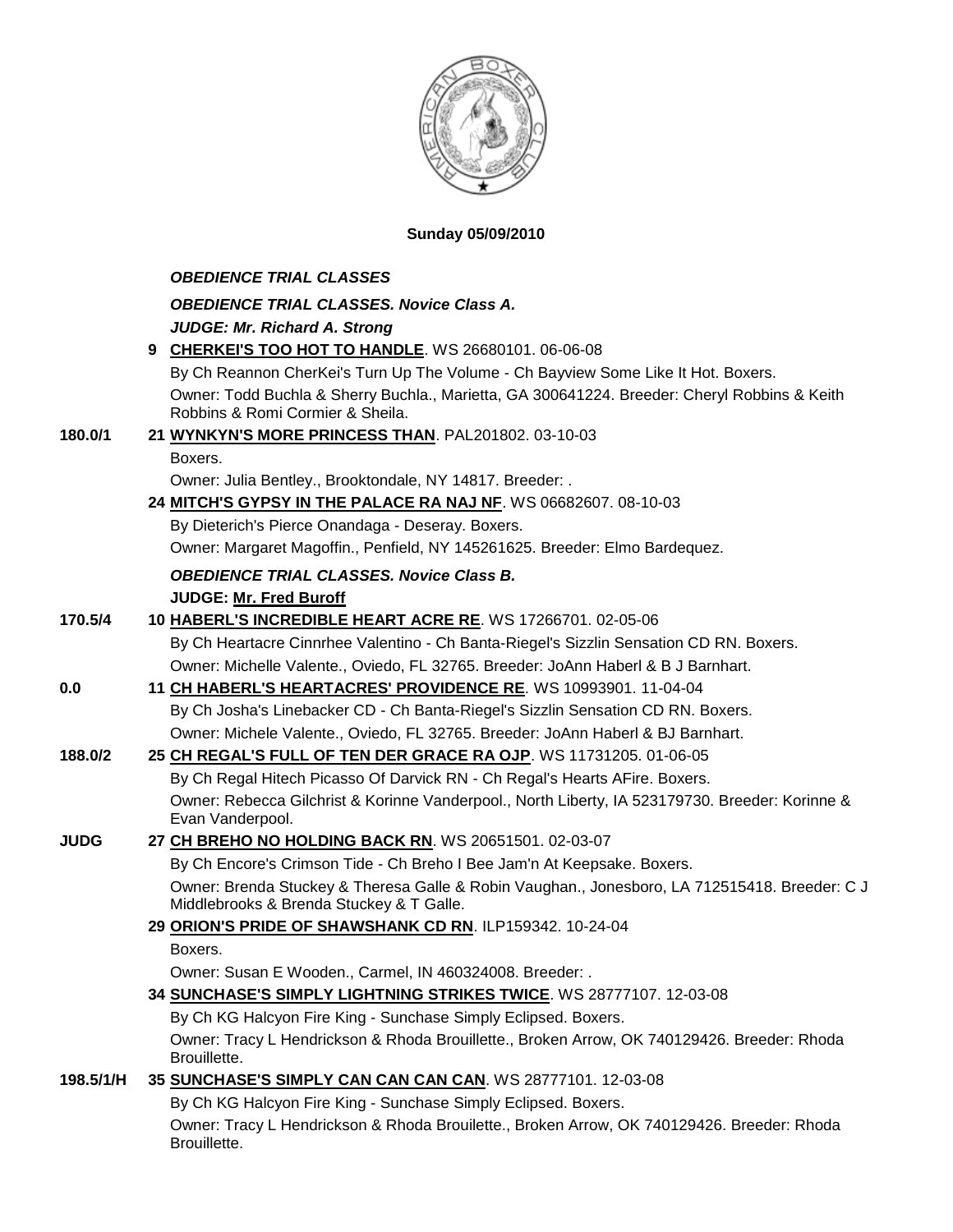| 172.0/3     | 37 CH FIRESTAR'S INDIAN RHAPSODY RN. WS 16031303. 11-26-05                                                                                    |
|-------------|-----------------------------------------------------------------------------------------------------------------------------------------------|
|             | By Ch Turo's Overture - Ch Firestar's Indian Summer CD RN. Boxers.                                                                            |
|             | Owner: Sandra J Johnson & Diane E Boyle., Chicago, IL 606295428. Breeder: Sandra J Johnson &<br>Diane E Boyle.                                |
|             | 43 MIRO-TEALCRESTS WHATS UR NAME RN. WS 17949708. 05-21-06                                                                                    |
|             | By Ch Jubar's Dr Feelgood Of Sandy Hill - Ch Miro's TN Homesick Blues. Boxers.                                                                |
|             | Owner: Jill Hootman & Robin Kennedy., Clarksville, TN 37040. Breeder: Robin & Michael Kennedy.                                                |
|             | 44 SUNCHASE'S SIMPLY SPECIAL NEVA. WS 28777103. 12-03-08                                                                                      |
|             | By Ch KG Halcyon Fire King - Sunchase Simply Eclipsed. Boxers.                                                                                |
|             | Owner: Brenda Staley., Monrovia, IN 461579550. Breeder: Rhoda Goselin.                                                                        |
|             | 46 BENCHMARK'S BLACK MAGIC RA NAJ. WS 13163302. 05-09-05                                                                                      |
|             | By Ch Kami-Ko N' Kini Woodview Lariat - Benchmarks Aurora Star. Boxers.                                                                       |
|             | Owner: Brenda Staley., Monrovia, IN 46157. Breeder: Brenda Staley & Ellen Ellerman.                                                           |
| <b>JUDG</b> | 47 CH BENCHMARK'S BRAVE HEART. WS 18073301. 06-19-06                                                                                          |
|             | By Ch McCoy's Hide Your Hearts - Benchmark's Calamity Jane RN. Boxers.                                                                        |
|             | Owner: Ellen Ellerman., Greencastle, IN 461357975. Breeder: Ellen Ellerman.                                                                   |
|             | 49 SCHMIDT'S-GC CATCH A FALLING STAR AT LEMAC. WS 25892105. 04-12-08                                                                          |
|             | By Twinkle Star V Eurozone - Schmidts Mystic Run At Heart Acre. Boxers.                                                                       |
|             | Owner: Leta McCulla & Juli Schmidt & Cindy Yaeger., St Paris, OH 43072. Breeder: Juli Schmidt &<br>Cindy Yaeger.                              |
|             | <b>OBEDIENCE TRIAL CLASSES. Open Class A.</b>                                                                                                 |
|             | <b>JUDGE: Mr. Fred Buroff</b>                                                                                                                 |
|             | 28 ORION'S ENAY H C-OH-THREE CD RAE. ILP153659. 10-13-04                                                                                      |
|             | By Ch Kami-Ko N' Kini Woodview Lariat - Higo's Total Effects. Boxers.                                                                         |
|             | Owner: Susan E Wooden., Carmel, IN 460324008. Breeder: JoAnn Albright.                                                                        |
|             | 32 CINNRHEE MISTRAL DE PROVENCE. WS 13754505. 07-17-05                                                                                        |
|             | By Cinnrhee He Shoots He Scores - Tess. Boxers.                                                                                               |
|             | Owner: Leah Quiring., Sarnia ON, CN N7W 1C2. Breeder: Techy & Rodriguez & Doyle.<br>52 ANJA VON WALDSTADT CD RA AX AXJ. WS 20480303. 01-04-07 |
|             | By Arames vom Messingsberg - Josephine von Bachbett VCD2 UD RE MX MXJ. Boxers.                                                                |
|             | Owner: Renee Basye., Beloit, WI 535113838. Breeder: Renee Basye.                                                                              |
|             | 14 DADDY'S GIRL KILLIAN CD RE NA NAJ. WS 14408301. 08-06-05                                                                                   |
|             | By Rion's Xanadu - Shadoefaxs Crimson Silhouette. Boxers.                                                                                     |
|             | Owner: Erin & Tom Rezmer., Lombard, IL 601483050. Breeder: Sandee Leschewski.                                                                 |
|             | 16 CH PEPRHL WILL YOU DANCE MARBO CD RE OA NAJ NF. WS 14144601. 08-01-05                                                                      |
|             | By Ch Wesan's Zachariah - Ch Marbo's Much Desire Santi Me. Boxers.                                                                            |
|             | Owner: Sue Ann Thompson., North Liberty, IA 52317. Breeder: Sue Ann Thompson & Robert Fosnow.                                                 |
|             | 18 CINNRHEE CHOCOLAT MARSEILLAIS RE CD NAJ. WS 13754506. 07-17-05                                                                             |
|             | By Cinnrhee He Shoots He Scores - Tess. Boxers.                                                                                               |
|             | Owner: Ellen Gruber., Niles, MI 49120. Breeder: Techy Rodriguez-Doyle.                                                                        |
| 195.0/1     | 50 LL & BRUSH HILL'S MOPAR MADNESS CD. WS 23115306. 08-04-07                                                                                  |
|             | By Ch Encore's Crimson Tide - Ch Brush Hill & LL Star Spangled. Boxers.                                                                       |
|             | Owner: Lynn M Ochoa., Swanton, OH 43558. Breeder: Ellen Bradley & Lenny Leftman.                                                              |
|             | 8 BACH'S FIRE DANCE CD RE OA OAJ. WS 08097503. 03-18-04                                                                                       |
|             | By Ch Jacquet's Black Centuron - Bach's Waltzing Maltilda. Boxers.                                                                            |
|             | Owner: Joan Kenney & Christine Bachmann., Wallingford, CT 06492. Breeder: Christine Bachmann.                                                 |
|             | 12 SHIRA'S KAHLUA SHE'S SO FREAKIN CUTE RE CD. WS 23774602. 11-03-07                                                                          |
|             | By Can-Cia's Hard Day's Night - Remy Leadoo RN. Boxers.                                                                                       |
|             | Owner: Erin & Tom Rezmer., Lombard, IL 601483050. Breeder: Kim Northcutt & Rose Northcutt.                                                    |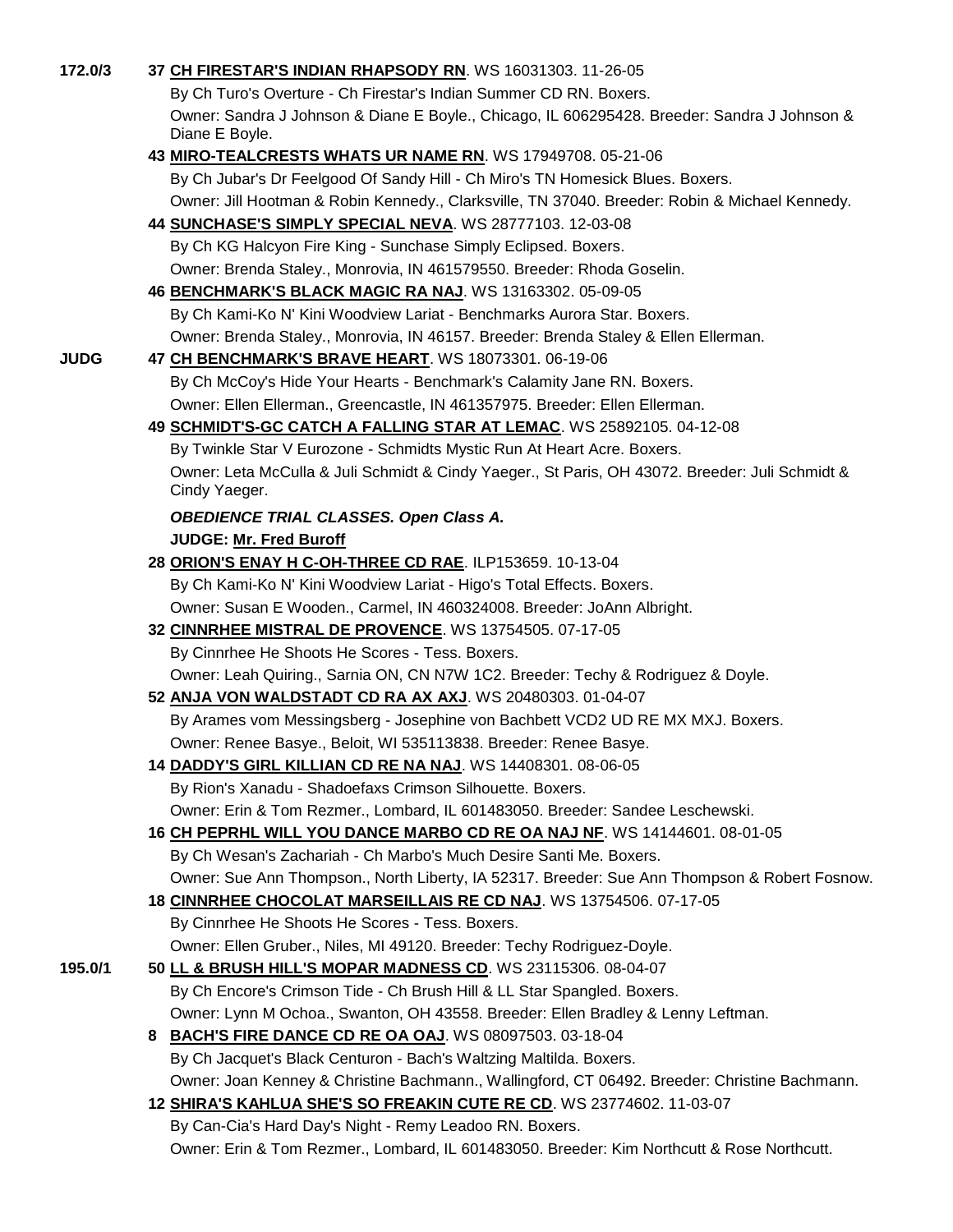*OBEDIENCE TRIAL CLASSES. Open Class B.* **JUDGE: [Mr. Richard A. Strong](http://www.infodog.com/judges/2197/juddat.htm)** 

| 185.5/4     | 7 TEALCREST'S HALF A SIXPENCE UD RN MX AXJ. WS 13710702. 05-20-05                                               |
|-------------|-----------------------------------------------------------------------------------------------------------------|
|             | By Ch Masues Out Of Luck - Ch Tealcrest's Pennys From Heaven CDX RA MX MXJ. Boxers.                             |
|             | Owner: Mary Nee., Fairview Heights, IL 622083521. Breeder: Jill Hootman.                                        |
| <b>JUDG</b> | 23 WILMOR'S SMART COOKIE RN CDX. WS 22733906. 06-07-07                                                          |
|             | By Ch Shadow's Nairobi - Ch Wilmor's Second Hand Rose Kan-To. Boxers.                                           |
|             | Owner: Allison & Mark Vicuna., East Granby, CT 060269546. Breeder: Jane Wilkenson & Kathy Frolich.              |
| A           | 38 JOSEPHINE VON BACHBETT VCD2 UD RE MX MXJ. WS 00175503. 01-21-02                                              |
|             | By Ivo vom Hafen - Xenia von Sparta VCD1 CDX. Boxers.                                                           |
|             | Owner: Renee Basye., Beloit, WI 53511. Breeder: Cathy Hubert-Markos.                                            |
| A           | 42 TREFOIL'S RING COMMANDER UD RAE. WR 06221402. 01-18-02                                                       |
|             | By Ch Hi-Tech Johnny J Of Boxerton - Trefoil's Roxanne. Boxers.                                                 |
|             | Owner: Joyce L Whittal., Savannah, GA 31410. Breeder: Stephanie & David Abraham & Arthur &<br>Lorraine Clark.   |
|             | 20 SUNCHASE'S VANITY FLAIR UDX. WS 09410703. 07-24-04                                                           |
|             | By Ch Sunchase's Zero To Hero UDX - Simply Cody Two. Boxers.                                                    |
|             | Owner: Susan M Naffziger., Albany, IN 47320. Breeder: Rhoda Goselin.                                            |
|             | 26 SIRRAH'S TULSA TWIST UD AX AXJ. WS 05396902. 08-26-03                                                        |
|             | By Ch Sunchase's Zeroto Hero - Hillstream's Dale Evans. Boxers.                                                 |
|             | Owner: Sally Harris., Frankfort, IL 604238199. Breeder: Sarah Wilkerson.                                        |
|             | 197.5/1/HC 30 OTCH SUNCHASE'S SEIZE THE MOMENT UDX4. WS 02954906. 02-19-03                                      |
|             | By Ch Sunchase's Zero To Hero UDX - A Penny For Your Thoughts II. Boxers.                                       |
|             | Owner: Larrie Moody & Tracy Hendrickson., Pittsburg, KS 66762. Breeder: Brian & William & Kara<br>Curry.        |
|             | 40 CH TEALCREST'S PENNYS FROM HEAVEN CDX RA MX MXJ. WR 05194901. 10-12-01                                       |
|             | By Ch Bee-Vee's What You Say - Teryl's Just Call Me Angel. Boxers.                                              |
|             | Owner: Jill Hootman., Clarksville, TN 37040. Breeder: Jill Hootman.                                             |
| 196.0/3     | 19 CH REGAL'S HEREEE'S JOHNNY UD. WS 11731203. 01-06-05                                                         |
|             | By Ch Regal Hitech Picasso Of Darvick - Ch Regal's Hearts Afire. Boxers.                                        |
|             | Owner: Peggy McConnell & Korinne Vanderpool., Dallas, TX 75220. Breeder: Korinne & Evan<br>Vanderpool.          |
| 184.0       | 31 SUNCHASE'S FIRE UP THE LIMO UD. WS 20398501. 01-09-07                                                        |
|             | By Ch Sunchase's Zero To Hero UDX - Simply Cher. Boxers.                                                        |
|             | Owner: Larrie J Moody & T Hendrickson & R Goselin-Brouillette., Pittsburg, KS 66762. Breeder: Rhoda<br>Goselin. |
|             | 33 SUNCHASE'S LITTLE BLACK DRESS UD OA OAJ RA. WS 06967006. 11-20-03                                            |
|             | By Ch Sunchase's Zero To Hero UDX MX MXJ RA - Simply Cher. Boxers.                                              |
|             | Owner: Tracy Hendrickson & Rhoda Brouilette., Broken Arrow, OK 74012. Breeder: Rhoda Brouilette.                |
| 197.0/2     | 36 SUNCHASE'S THE NEW BLACK RN UD NAJ. WS 20398502. 01-09-07                                                    |
|             | By Ch Sunchase's Zero To Hero UDX MXJ MX RA - Simply Cher. Boxers.                                              |
|             | Owner: Tracy L Hendrickson & Rhoda Brouillette., Broken Arrow, OK 74012. Breeder: Rhoda<br>Brouillette.         |
|             | <b>OBEDIENCE TRIAL CLASSES. Utility Class A.</b>                                                                |
|             | JUDGE: Mr. Richard A. Strong                                                                                    |
|             | 6 MACH3 RIEGEL'S DIAMOND OF SAVOY CDX RAE MXF. WR 06450702. 03-05-02                                            |
|             | By Ch Suncrest In His Image - Savoy Hot Sicily CD. Boxers.                                                      |
|             | Owner: Ileana Nadal., Valrico, FL 33596. Breeder: E Riegel & M Banta.                                           |
|             | <b>OBEDIENCE TRIAL CLASSES. Utility Class B.</b>                                                                |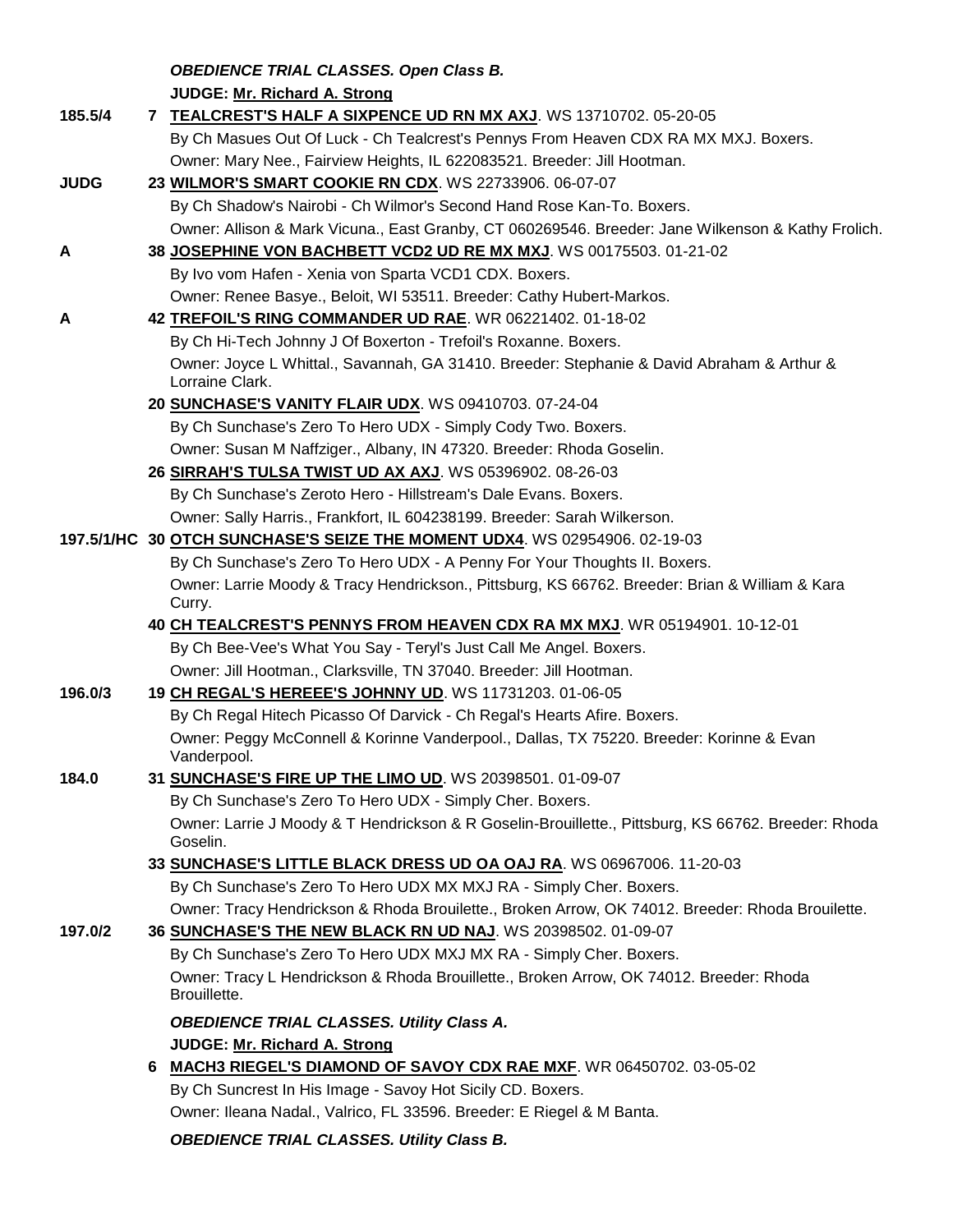**JUDGE: [Mr. Fred Buroff](http://www.infodog.com/judges/5277/juddat.htm)** 

|             | 7 TEALCREST'S HALF A SIXPENCE UD RN MX AXJ. WS 13710702. 05-20-05                                               |
|-------------|-----------------------------------------------------------------------------------------------------------------|
|             | By Ch Masues Out Of Luck - Ch Tealcrest's Pennys From Heaven CDX RA MX MXJ. Boxers.                             |
|             | Owner: Mary Nee., Fairview Heights, IL 622083521. Breeder: Jill Hootman.                                        |
| <b>JUDG</b> | 38 JOSEPHINE VON BACHBETT VCD2 UD RE MX MXJ. WS 00175503. 01-21-02                                              |
|             | By Ivo vom Hafen - Xenia von Sparta VCD1 CDX. Boxers.                                                           |
|             | Owner: Renee Basye., Beloit, WI 53511. Breeder: Cathy Hubert-Markos.                                            |
| A           | 42 TREFOIL'S RING COMMANDER UD RAE. WR 06221402. 01-18-02                                                       |
|             | By Ch Hi-Tech Johnny J Of Boxerton - Trefoil's Roxanne. Boxers.                                                 |
|             | Owner: Joyce L Whittal., Savannah, GA 31410. Breeder: Stephanie & David Abraham & Arthur &<br>Lorraine Clark.   |
| 195.0/1     | 20 SUNCHASE'S VANITY FLAIR UDX. WS 09410703. 07-24-04                                                           |
|             | By Ch Sunchase's Zero To Hero UDX - Simply Cody Two. Boxers.                                                    |
|             | Owner: Susan M Naffziger., Albany, IN 47320. Breeder: Rhoda Goselin.                                            |
|             | 26 SIRRAH'S TULSA TWIST UD AX AXJ. WS 05396902. 08-26-03                                                        |
|             | By Ch Sunchase's Zeroto Hero - Hillstream's Dale Evans. Boxers.                                                 |
|             | Owner: Sally Harris., Frankfort, IL 604238199. Breeder: Sarah Wilkerson.                                        |
| 193.0/2     | 30 OTCH SUNCHASE'S SEIZE THE MOMENT UDX4. WS 02954906. 02-19-03                                                 |
|             | By Ch Sunchase's Zero To Hero UDX - A Penny For Your Thoughts II. Boxers.                                       |
|             | Owner: Larrie Moody & Tracy Hendrickson., Pittsburg, KS 66762. Breeder: Brian & William & Kara<br>Curry.        |
|             | 19 CH REGAL'S HEREEE'S JOHNNY UD. WS 11731203. 01-06-05                                                         |
|             | By Ch Regal Hitech Picasso Of Darvick - Ch Regal's Hearts Afire. Boxers.                                        |
|             | Owner: Peggy McConnell & Korinne Vanderpool., Dallas, TX 75220. Breeder: Korinne & Evan<br>Vanderpool.          |
|             | 31 SUNCHASE'S FIRE UP THE LIMO UD. WS 20398501. 01-09-07                                                        |
|             | By Ch Sunchase's Zero To Hero UDX - Simply Cher. Boxers.                                                        |
|             | Owner: Larrie J Moody & T Hendrickson & R Goselin-Brouillette., Pittsburg, KS 66762. Breeder: Rhoda<br>Goselin. |
| 190.5/3     | 33 SUNCHASE'S LITTLE BLACK DRESS UD OA OAJ RA. WS 06967006. 11-20-03                                            |
|             | By Ch Sunchase's Zero To Hero UDX MX MXJ RA - Simply Cher. Boxers.                                              |
|             | Owner: Tracy Hendrickson & Rhoda Brouilette., Broken Arrow, OK 74012. Breeder: Rhoda Brouilette.                |
|             | 36 SUNCHASE'S THE NEW BLACK RN UD NAJ. WS 20398502. 01-09-07                                                    |
|             | By Ch Sunchase's Zero To Hero UDX MXJ MX RA - Simply Cher. Boxers.                                              |
|             | Owner: Tracy L Hendrickson & Rhoda Brouillette., Broken Arrow, OK 74012. Breeder: Rhoda<br>Brouillette.         |
|             | <b>OBEDIENCE TRIAL CLASSES. Veterans Class (Obedience).</b><br>JUDGE: Mr. Richard A. Strong                     |
| 169.0/3     | 15 SARAZAN'S LADY LUCY RAE. WP 91277303. 04-15-99                                                               |
|             | By Glory's Against The Wind - Elsa Sarazan's. Boxers.                                                           |
|             | Owner: Jennifer Crane & Brian Smolensky., Wilmette, IL 60091. Breeder: Richard Bogulewski & Marie               |
|             | Materma.                                                                                                        |
| 188.0/2     | 39 CH LAR-SAN'S DIAMOND IN THE ROUGH CD RE. WP 96378202. 01-18-00                                               |
|             | By Ch Hi-Tech's Aristocrat - Ch Noble Heart's Jewel Of Lar-San CDX RE. Boxers.                                  |
|             | Owner: Larry W Stogner & Susan G Stogner., Knoxville, TN 37920. Breeder: Larry W Stogner & Susan<br>G Stogner.  |
| 199.5/1     | 51 HIGHBORN'S NO NEED TO ARGUE UD RN. WR 02642208. 05-05-01                                                     |
|             | By Highborn's Taxman - Myde's Shut Up And Kiss Me. Boxers.                                                      |
|             | Owner: Lynn M Ochoa., Swanton, OH 43558. Breeder: Anita Ranieri & Debi Bedford.                                 |
|             | <b>OBEDIENCE TRIAL CLASSES. Team Competition (Obedience).</b>                                                   |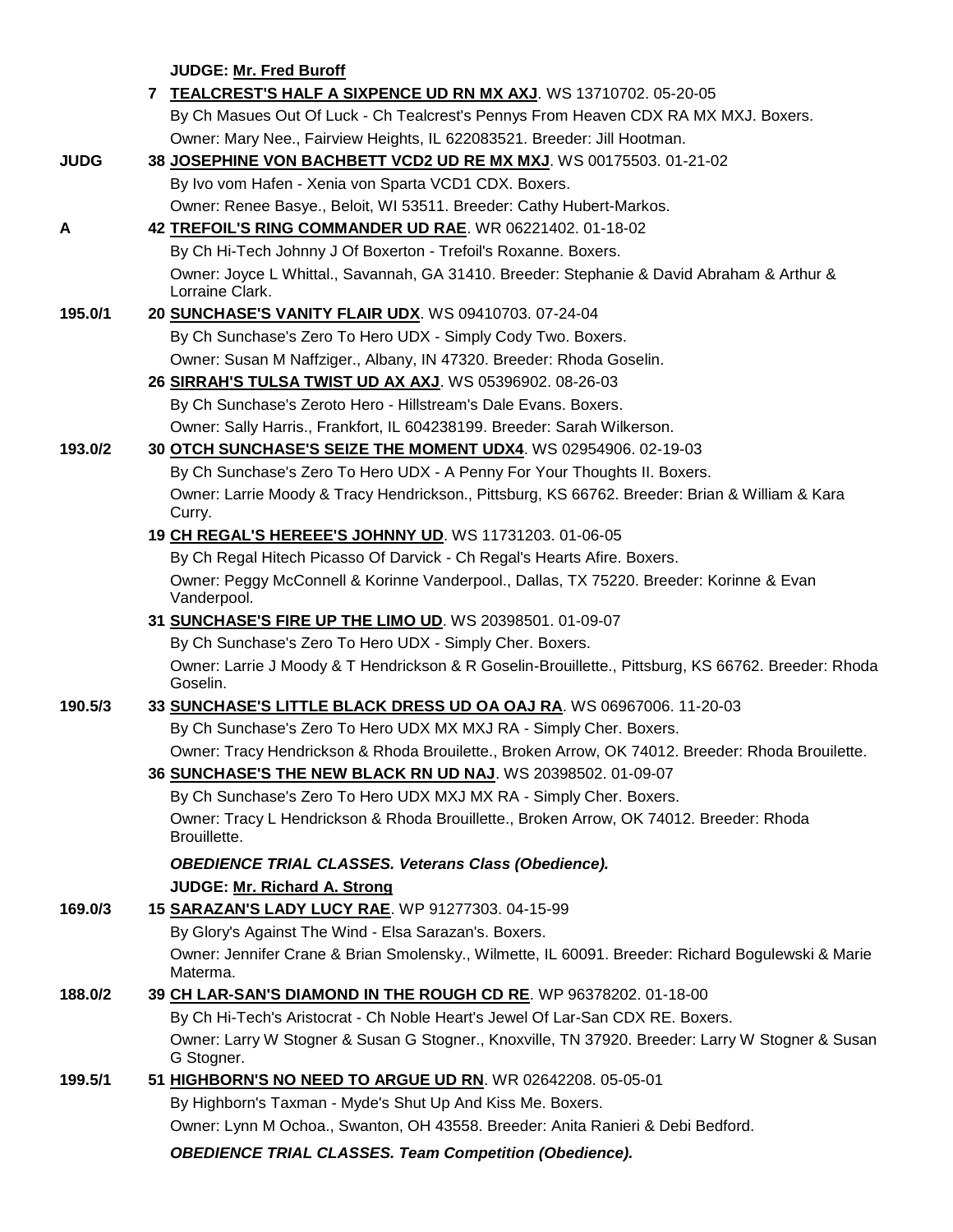**JUDGE: [Mr. Fred Buroff](http://www.infodog.com/judges/5277/juddat.htm)** 

| 622.0/1     | 7 TEALCREST'S HALF A SIXPENCE UD RN MX AXJ. WS 13710702. 05-20-05                                                         |
|-------------|---------------------------------------------------------------------------------------------------------------------------|
|             | By Ch Masues Out Of Luck - Ch Tealcrest's Pennys From Heaven CDX RA MX MXJ. Boxers.                                       |
|             | Owner: Mary Nee., Fairview Heights, IL 622083521. Breeder: Jill Hootman.                                                  |
|             | 11 CH HABERL'S HEARTACRES' PROVIDENCE RE. WS 10993901. 11-04-04                                                           |
|             | By Ch Josha's Linebacker CD - Ch Banta-Riegel's Sizzlin Sensation CD RN. Boxers.                                          |
|             | Owner: Michele Valente., Oviedo, FL 32765. Breeder: JoAnn Haberl & BJ Barnhart.                                           |
| 573.0/2     | 33 SUNCHASE'S LITTLE BLACK DRESS UD OA OAJ RA. WS 06967006. 11-20-03                                                      |
|             | By Ch Sunchase's Zero To Hero UDX MX MXJ RA - Simply Cher. Boxers.                                                        |
|             | Owner: Tracy Hendrickson & Rhoda Brouilette., Broken Arrow, OK 74012. Breeder: Rhoda Brouilette.                          |
|             | 39 CH LAR-SAN'S DIAMOND IN THE ROUGH CD RE. WP 96378202. 01-18-00                                                         |
|             | By Ch Hi-Tech's Aristocrat - Ch Noble Heart's Jewel Of Lar-San CDX RE. Boxers.                                            |
|             |                                                                                                                           |
|             | Owner: Larry W Stogner & Susan G Stogner., Knoxville, TN 37920. Breeder: Larry W Stogner & Susan<br>G Stogner.            |
|             | 40 CH TEALCREST'S PENNYS FROM HEAVEN CDX RA MX MXJ. WR 05194901. 10-12-01                                                 |
|             | By Ch Bee-Vee's What You Say - Teryl's Just Call Me Angel. Boxers.                                                        |
|             | Owner: Jill Hootman., Clarksville, TN 37040. Breeder: Jill Hootman.                                                       |
|             | 41 CH SCHOENTAL'S OSKAR CDX RE. WP 98684502. 07-01-00                                                                     |
|             | By Ch Bee-Mike's One Night Stand - Schoental's Fraulein Liesl CD. Boxers.                                                 |
|             | Owner: Barbara R & Robert L Compton Jr., Street, MD 21154. Breeder: Barbara R & Robert L Compton                          |
|             | Jr.                                                                                                                       |
|             | 42 TREFOIL'S RING COMMANDER UD RAE. WR 06221402. 01-18-02                                                                 |
|             | By Ch Hi-Tech Johnny J Of Boxerton - Trefoil's Roxanne. Boxers.                                                           |
|             | Owner: Joyce L Whittal., Savannah, GA 31410. Breeder: Stephanie & David Abraham & Arthur &<br>Lorraine Clark.             |
|             | 53 HABERL'S HEARTACRE'S U GOT IT CD RN. WS 10993904. 11-04-04                                                             |
|             | By Ch Josha's Linebacker CD - Ch Banta-Riegel's Sizzlin Sensation CD RN. Boxers.                                          |
|             | Owner: Dr James Kilman & Priscilla Kilman & JoAnn Haberl., Brooksville, FL 34601. Breeder: JoAnn<br>Haberl & BJ Barnhart. |
|             | 54 CH HABERL'S HEART ACRE BLUESMAN CD RE. WS 10993903. 11-04-04                                                           |
|             | By Ch Josha's Linebacker CD - Ch Banta-Riegel's Sizzlin Sensation CD RN. Boxers.                                          |
|             | Owner: Priscilla M Kilman & Dr James Kilman., Montverde, FL 34756. Breeder: JoAnn Haberl & B J<br>Barnhart.               |
|             | (B J Barnhart, Agent).                                                                                                    |
|             | <b>OBEDIENCE TRIAL CLASSES. Pre-Novice.</b>                                                                               |
|             | JUDGE: Mr. Richard A. Strong                                                                                              |
| 185.5/2     | 17 CARLYN OAKS MIDNIGHT CHARM RN. WS 28415702. 10-01-08                                                                   |
|             | By Ch Heart Acres Stingray Of Cinnrhee - Ch Heartacres Charisma Of Cinnrhee. Boxers.                                      |
|             | Owner: Ellen Gruber., Niles, MI 491208732. Breeder: Carol L Herman.                                                       |
| 191.5/1     | 22 BRUSH HILL'S BUSY IZZY. WS 28818309. 01-01-09                                                                          |
|             | By Ch Adellin's Simply Nantess - Ch Brush Hill's All Riled Up RN CD. Boxers.                                              |
|             | Owner: Allison Vicuna., East Granby, CT 06026. Breeder: Jane Tully & Ellen Bradley.                                       |
| 164.0/3     | 45 STALEY'S BRIAN BOZWORTH RN. PAL203128. 01-27-08                                                                        |
|             | Boxers.                                                                                                                   |
|             | Owner: Brenda & Charles Staley., Monrovia, IN 46157. Breeder: .                                                           |
| <b>JUDG</b> | 48 CH BENCHMARK'S HEARTS A FIRE. WS 18073302. 06-19-06                                                                    |
|             | By Ch McCoy's Hide Your Hearts - Benchmark's Calamity Jane RN. Boxers.                                                    |
|             | Owner: Ellen Ellerman., Greencastle, IN 461357975. Breeder: Ellen Ellerman.                                               |
|             | <b>OBEDIENCE TRIAL CLASSES. Wild Card Open.</b>                                                                           |